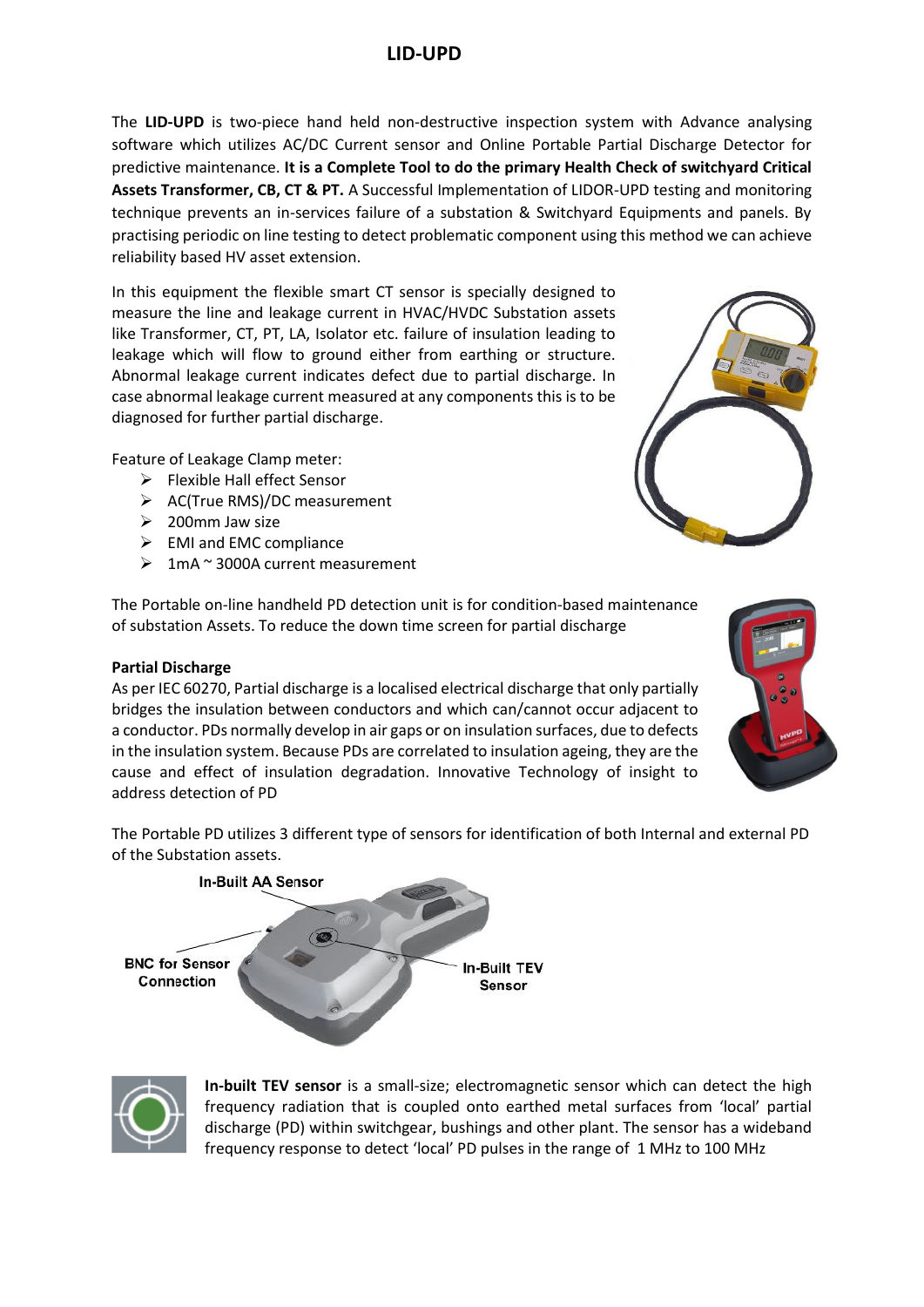

**In-built Airborne Acoustic (AA) sensor :**The AA sensors are used to detect ultrasonic radiation from discharges into air, such as surface discharges from within air-insulated MV switchgear and corona in outdoor HV switchyards. Measurements are made in *microvolt decibels* by the unit across the range of 0–70dBμV



**High Frequency Current Transformer (HFCT) sensor** detect the current impulses from partial discharge in cables and plant that is remotely connected at the end of the cable. The sensor can be attached either to the cable earth or around the cable core + cable earth return. Measurements are made in *pico Coulombs* (pC) and *nano Coulombs* (nC) with a measurement range of 100pC to 100nC.



### Features

- ➢ Supplied with a 10.1" Android™ tablet PC with the OLPD Manager™ asset management application.
- $\triangleright$  Detects electromagnetic radiation from PD in metal-clad plant (TEV), current impulses from PD in cables and accessories (HFCT), and ultrasonic radiation from PD into air from airinsulated switchgear (AIS) and outdoor HV plant (AA).
- $\triangleright$  Combines PD Level, PD Pulse Count and Cumulative PD Activity measurements across the 50/60Hz cycle.
- ➢ Phase resolved PD (PRPD) patterns allow for differentiation of PD defects.
- ➢ An in-built barcode scanner is used with sensor POA barcode labels for automatic repeat testing.
- $\triangleright$  The unit displays data on a 3.5" colour LCD screen.
- ➢ Supplied with 3M™ PELTOR™ HT™ Series Listen Only Headset as standard (to listen to airborne acoustic (AA) PD activity in noisy environments).

# **OLPD Manager™ for Windows& Androids**

Measurement results from a test can be synchronised from the handheld or tablet to a Windows PC for analysis, benchmarking and trending.

- Real-time Data measurement for all three type of sensors
- PRPD function to eliminate the misleading background noises from the true partial discharge source, which will help to avoid in-service failures and costly unplanned outage.







**PRPD** data measurements

3D PRPD data measurements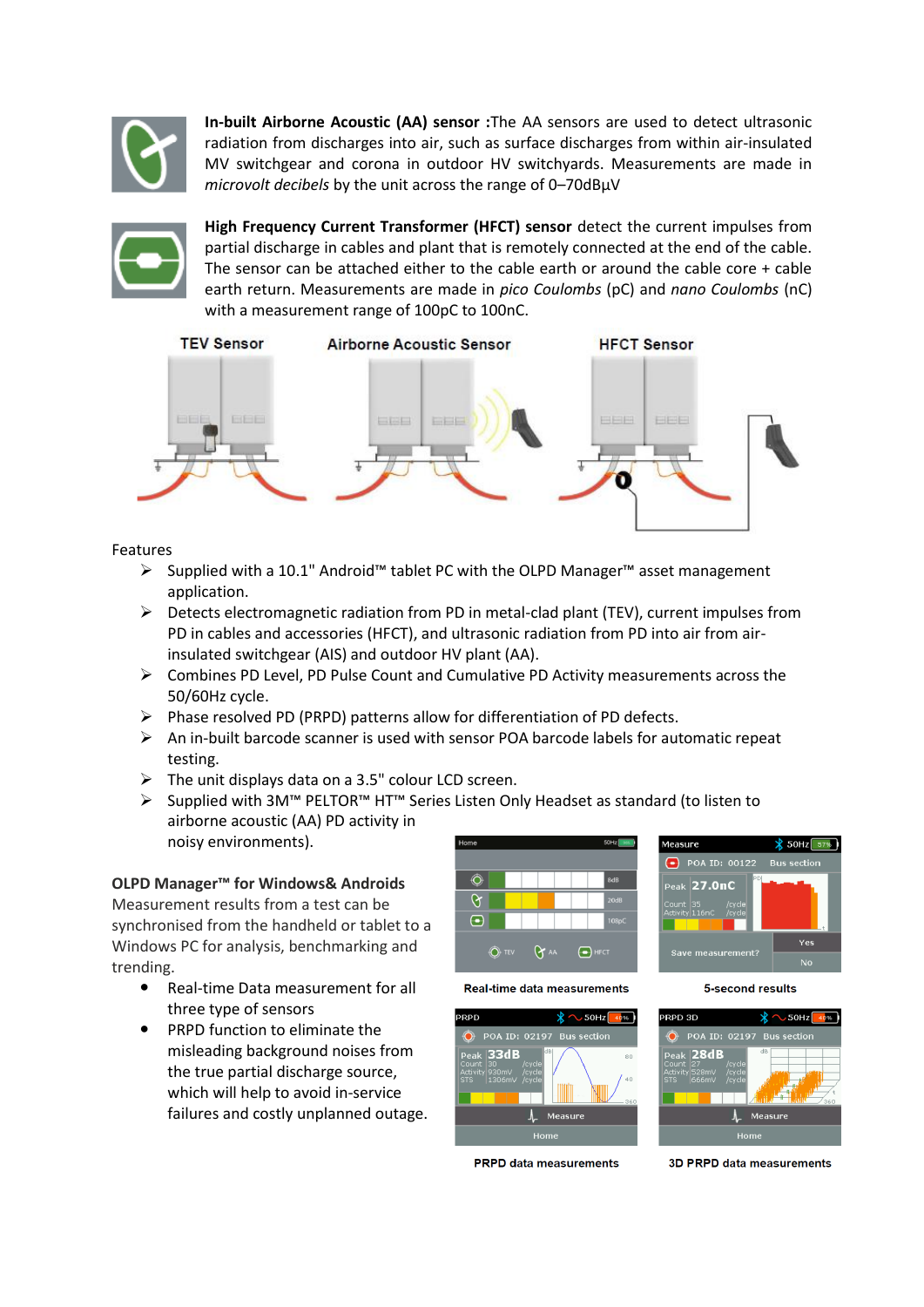#### Data captured at TSTRANSCO Karimnagar ZONE at Nirmal S/S













Primary Side **TEV Sensor**







 $\frac{1}{185}$ ,  $\frac{1}{180}$ ,  $\frac{1}{225}$ ,  $\frac{1}{270}$ 

 $315"$ 

Amplitude

40.88

 $45"$ 



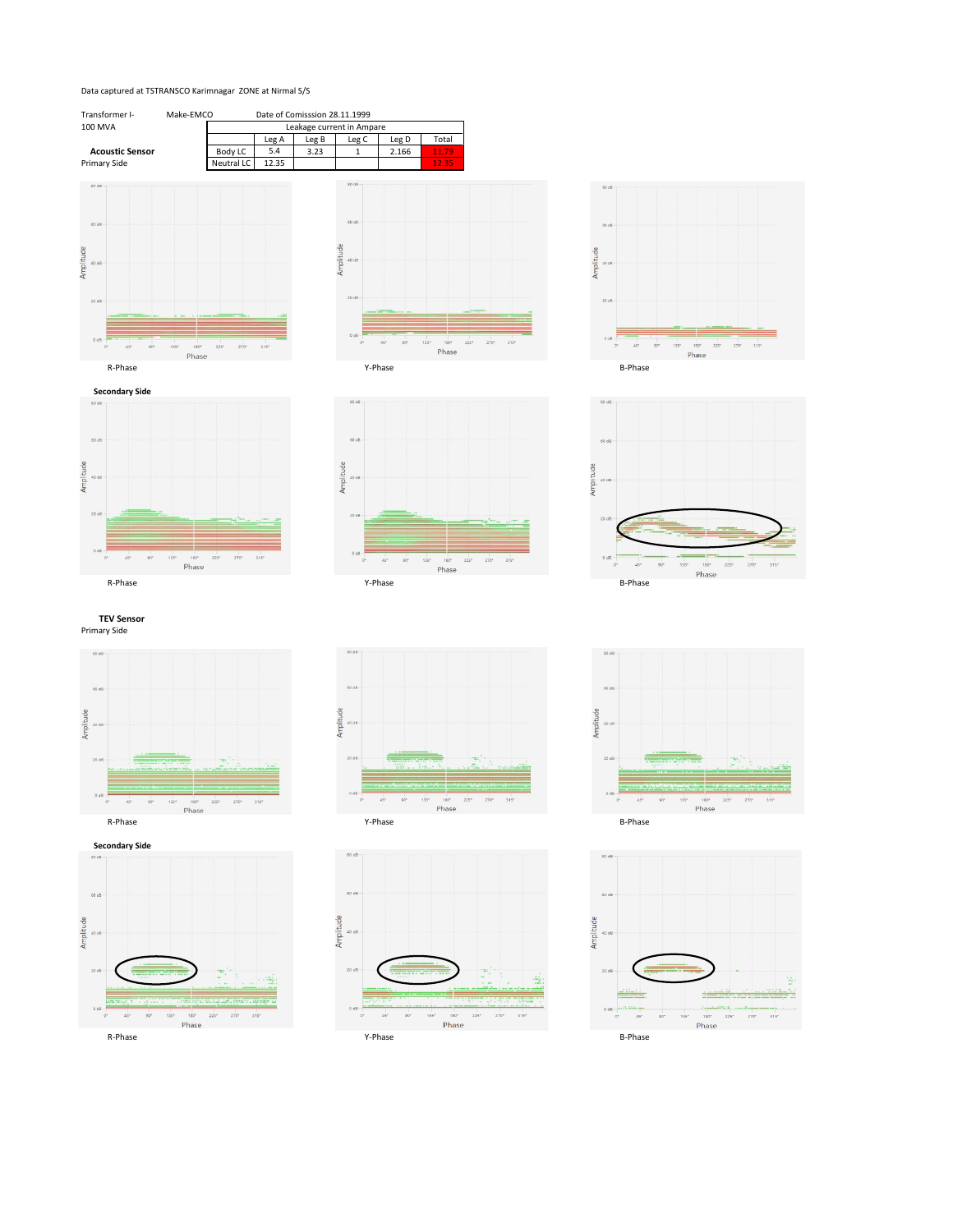



**Primary Side** 60 st Amplitude 40 dB  $20B$  $45"$  $90^{\circ}$  $\begin{array}{cccc} 135^4 & 180^6 & 225^6 & 270^6 & 315^6 \\ \text{Phase} & & & & \end{array}$